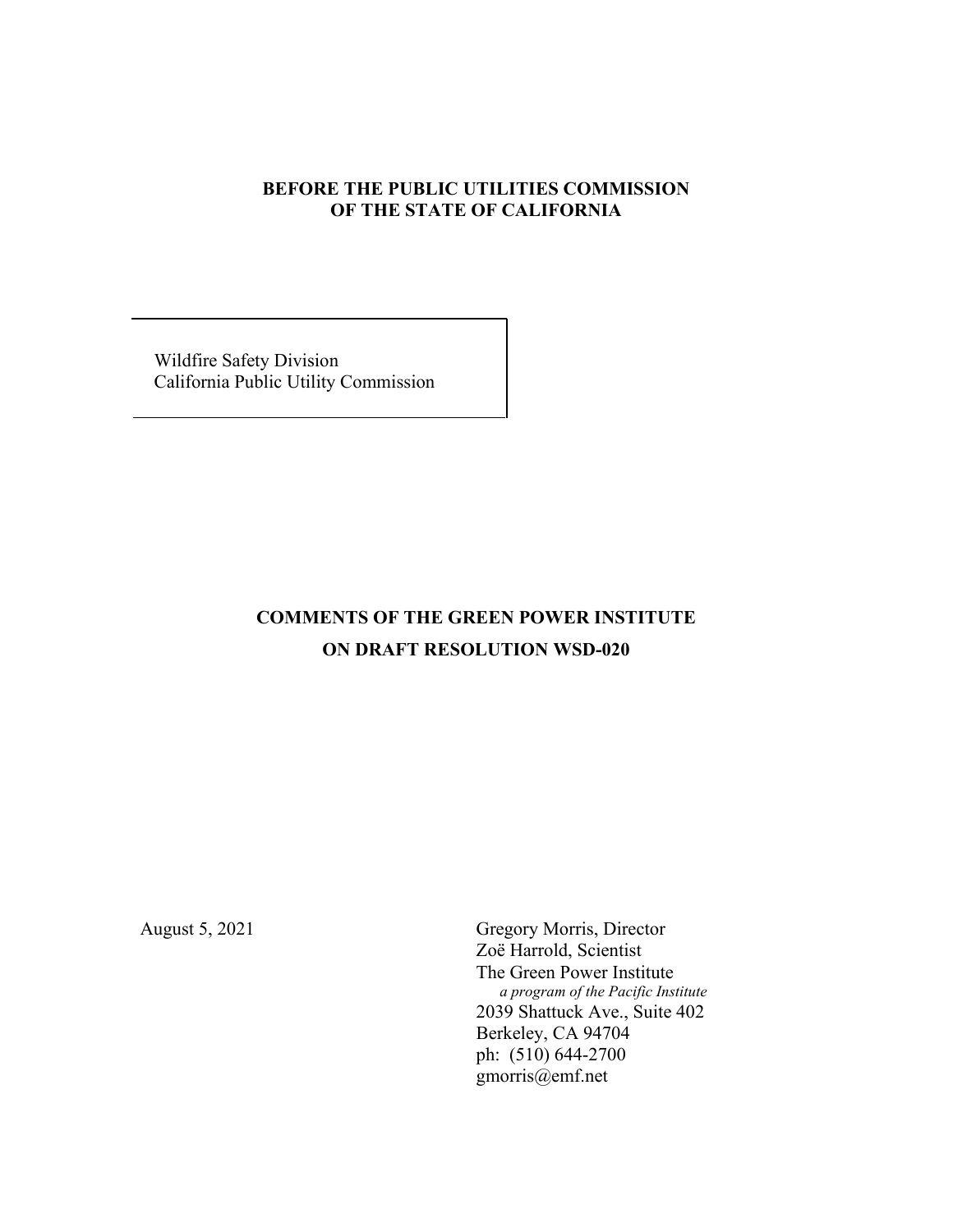# **COMMENTS OF THE GREEN POWER INSTITUTE ON DRAFT RESOLUTION WSD-019**

Pursuant to instructions in the June 16, 2021, cover letter accompanying WSD-20 – 2021 Wildfire Mitigation Plan Update of Southern California Edison, the Green Power Institute, the renewable energy program of the Pacific Institute for Studies in Development, Environment, and Security (GPI), provides these *Comments of the Green Power Institute on Draft Resolution WSD-020*.

GPI generally supports the identified Critical Issues and associated remedies as well as additional issues/remedies established in Draft Resolution WSD-020 and the Attachment A Action Statement. As noted in our previous comments to Resolution WSD-019, there is still substantial work needed to vet and improve quantitative risk modeling and RSE valuation, as well as link these tools to initiative deployment in order to establish robust risk-based decision making within wildfire mitigation plans and efforts. Similar to WSD-019, Draft Resolution WSD-020 appropriately extends WMP refinements and expectations to SCE that are relevant to all utilities.

#### **Procedural concerns**

WSD-020 is slated for Commission ratification in mid-August following the present party comment period which ends on August  $6<sup>th</sup>$ . GPI recognizes the challenge of reviewing all Utility WMPs while also allowing for adequate comment, reply and comment review timelines. However, it is notable that the November 1, 2021, Utility response deadline for remedying Critical Issues is only approximately 2½ months after the anticipated WSD-020 ratification date, and approximately 3 months following the issuance of Draft Resolution WSD-020. There are also varying lead times between the individual LSE WSD Resolutions and the November 1, 2021, Progress Report filing date. Given these relatively short timelines, and the use of other LSEs' efforts as a relative gauge of plans and progress, it would be prudent to consider how the differential in Resolution issuance date and short timelines prior to the November 1 progress reports may affect response quality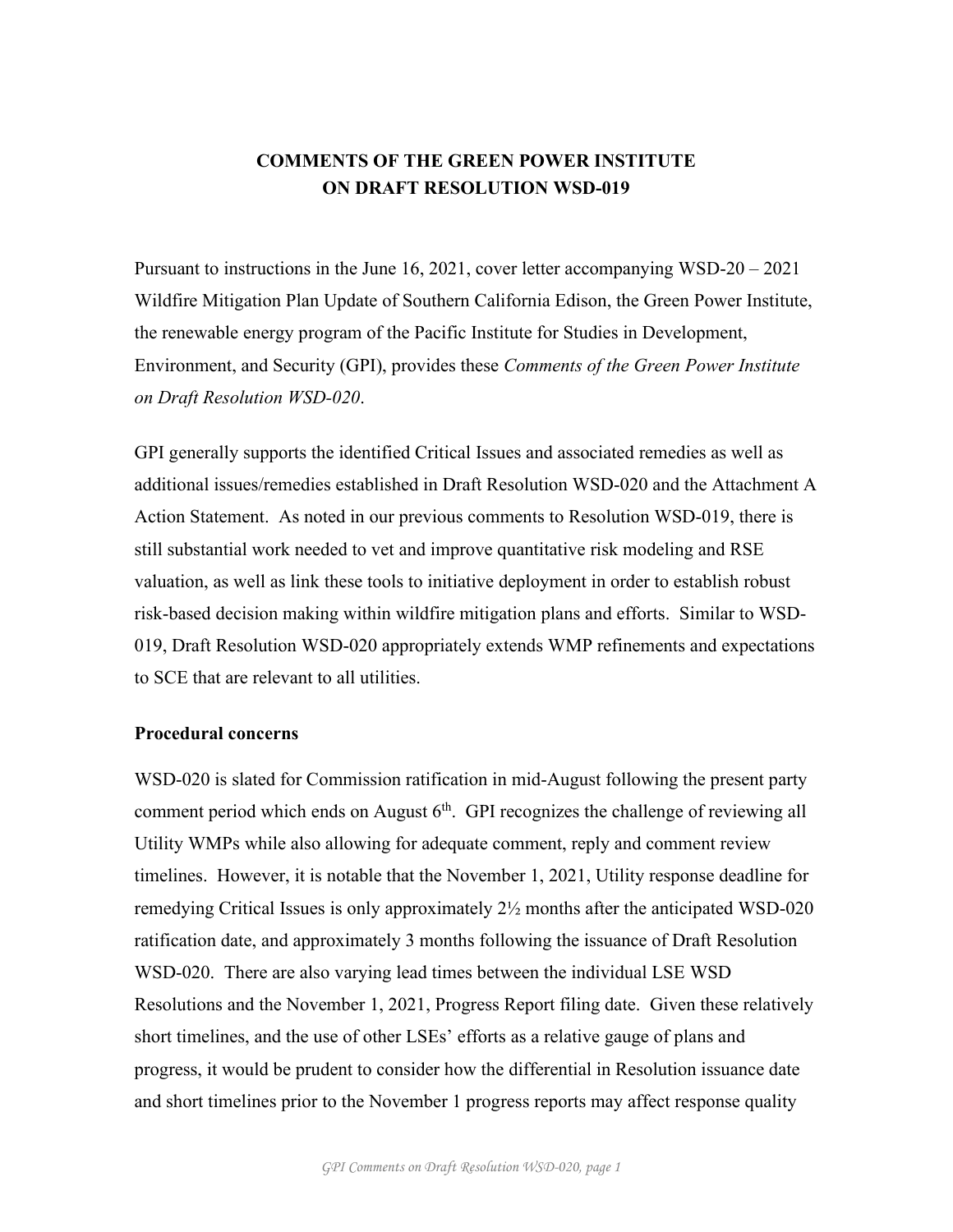and progress towards remedying critical issues. The next annual WMP updates will be issued in early February, approximately 3 months following the November 1 progress reports. As the WMP process progresses through the end of 2021 and into early 2022, we look forward to reviewing how these timelines affect reporting quality and efficiency and exploring whether additional procedural adjustments might improve the efficiency of plan development reporting as the WMP process matures.

#### **Risk modeling and transparent model vetting**

GPI provided comments on WSD-019 noting our prior advocacy for comprehensive and transparent wildfire risk model vetting. Those same comments generally apply to WSD-020 and are partially restated and adapted here for posterity and efficiency, with adjustments as applicable to SCE and Draft Resolution WSD-020:

GPI's opening comments on the 2021 IOU WMP Updates identified the need for a robust and transparent risk model vetting process, summarized as "Risk Modeling and the risk of not getting it "right": Wildfire and ignition risk models require comprehensive and transparent vetting." While PG&E had the most egregious risk modeling errors, we advocated that all utility risk models must be subjected to a vetting process. The WMPs do not provide adequate quantitative risk model evaluation metrics and risk model results are foundational to selecting and efficiently deploying wildfire risk mitigation actions on a granular level. GPI therefore supports WSD-020 key areas for improvement regarding ignition sources in risk modeling (SCE-21-10) and wildfire risk modeling consistency (SCE-21-03), and HFTD prioritization for CC and undergrounding (SCE-21-04, SCE-21- 05, SCE-21-06).

WSD-020 includes critical issues that are related and parallel to SCE-21-03 (and SDGE-03), including SCE-21-10: "Inadequate transparency in accounting for ignition sources in risk modeling and mitigation selection," and SCE-21-11: "Unclear how SCE's ignition models account for correlations in wind speeds, ignitions, and consequence." GPI supports the addition of SCE-21-10 and -11 as critical issues that are a subset of the umbrella issue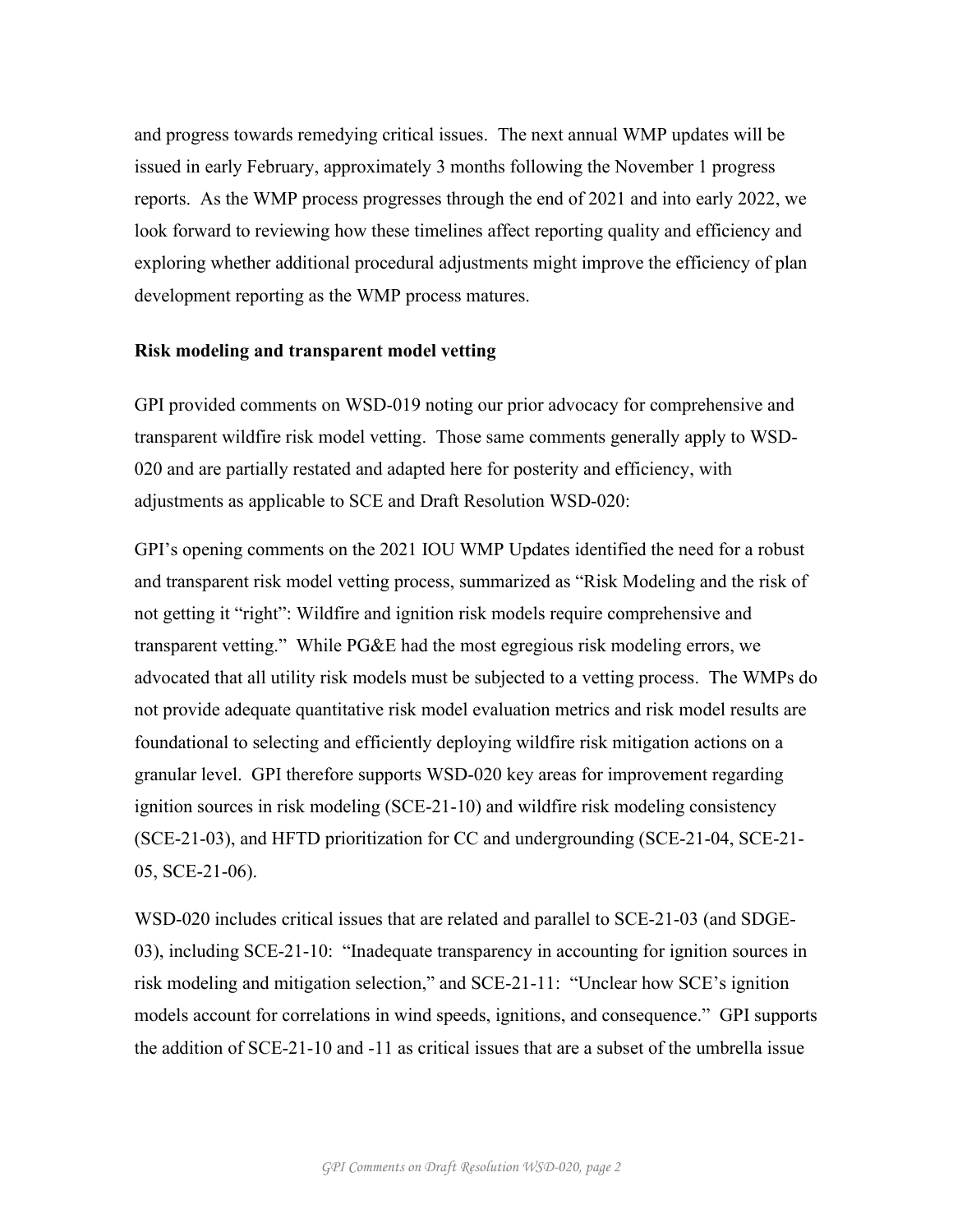SCE-21-03 (and SDGE-03) regarding a need for wildfire risk model vetting and transparency.

In our comments on WSD-019 GPI expressed concerned that critical issue improvement may not go far enough towards requiring comprehensive and transparent model vetting that is required prior to moving towards a more standardized risk model. As noted in our comments on Draft Resolution WSD-019:

Developing a standardized risk model will take time and require substantial comparative efforts between existing models, utility (especially IOU) systems, and their available data. Time is at a premium in the WMP process such that targeted and efficient mitigation deployment must continue during the years over which standardized models are being developed and refined. To this end it will be necessary to establish the ability for each individual utility model to guide wildfire mitigation deployment through comprehensive and transparent model vetting analyses and reports. The results of model vetting reports are also required to understand the limitations and benefits of each individual model in order to determine which, if any, risk model methodology is preferred for granular wildfire risk prediction for each risk driver, and whether it can be appropriately applied to all IOUs, and possibly SMJUs. GPI therefore recommends that WSD-020 include an additional key improvement that requires all utilities to prepare a transparent and comprehensive model vetting analysis and report similar to that prepared by E3 for PG&E's risk model. This key improvement can be included as a remedy nested under SDGE-2, and can constitute a product of the mandated working group. GPI is concerned that simply requiring "increased transparency" via a working group is insufficient. It is warranted and reasonable to include this expectation for the working group at the outset, since vetting existing models is foundational to model selection, and in order to give each utility a headstart in preparing model vetting metrics and reports.

GPI also respectfully requests that the WSD-020 Attachment A Action Statement regarding stakeholder input on page 22 be updated to include GPI's contribution and 2021 WMP update opening comment recommendation that all Utility risk models should be subject to verification: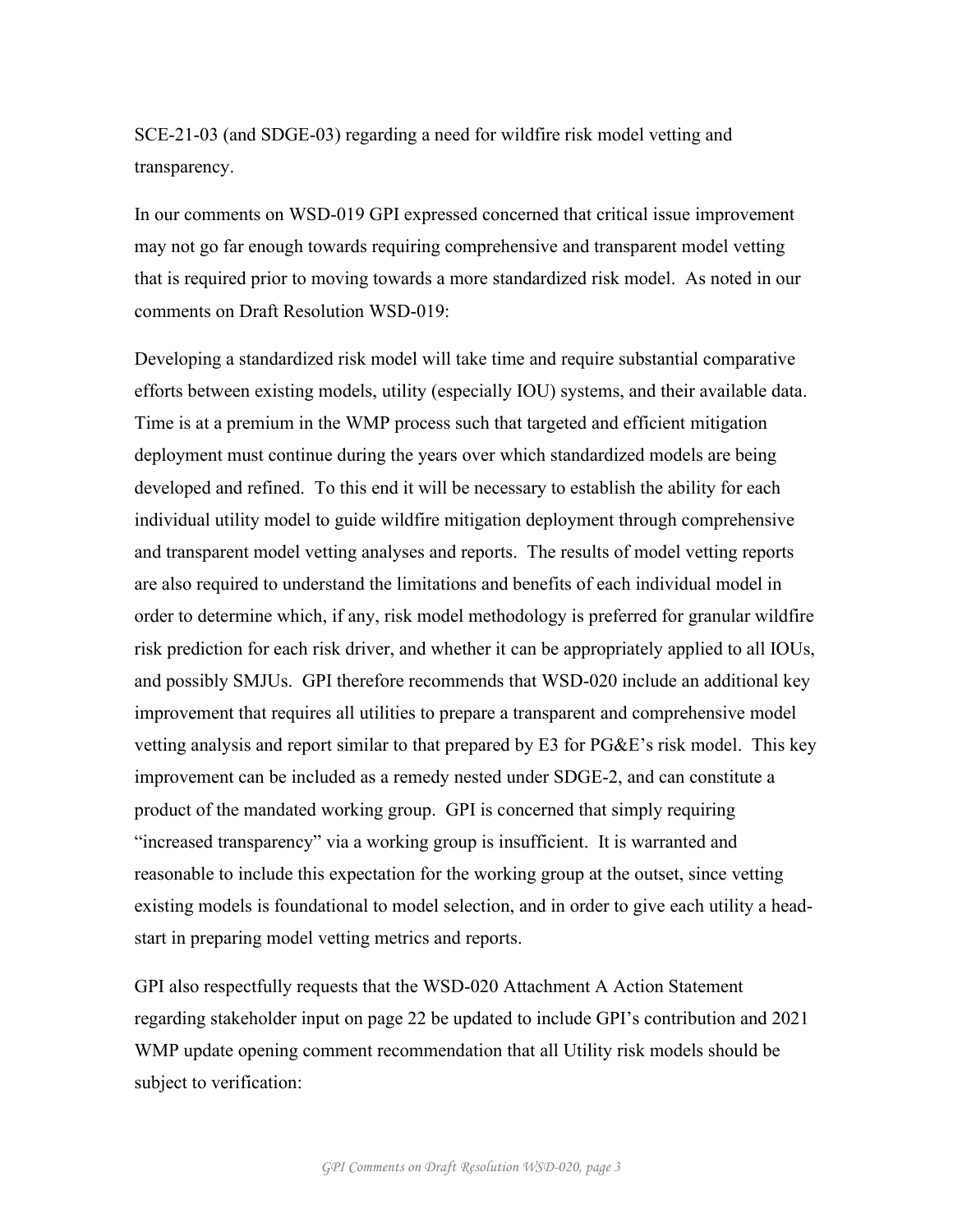There should also be a coordinated approach to the utilities' risk modeling efforts, supported by a Energy Safety-led technical working group (Cal Advocates). The risk models should be subject to independent peer review and verification (MGRA, GPI).

## **Inspection program accounting for all Utilities**

WSD-019 found issue with SDG&E's failure to include all inspection programs, including drone inspection efforts, in "Inspections-other" in the non-spatial data filings. The proposed remedy states:

REMEDY: In future non-spatial data filings, SDG&E must provide a comprehensive accounting of the number of inspections performed in the HFTD across all inspection programs, and the number of findings by type from each inspection. Each inspection program which is performed in the HFTD must be represented as a line item, with associated findings (WSD-019, p. 49).

While SCE included more information on inspections completed for each inspection type as summarized in the WSD-020 action statement, the action statement recommends formally updating the WMP non-spatial inspection data table to include all inspection types (e.g. drone, LiDAR) as sub-categories of inspection, "Other" and/or add this reporting requirement to the language in the WMP guidelines template for inspections.

# **Comparison of spend and maturity score**

WSD-020 Actions Statement highlights that:

• There are inconsistencies between maturity scores and spend in SCE's Vegetation Management and Inspections and Stakeholder Cooperation and Community Engagement categories. o As reported in February 2020 versus February 2021, SCE's Vegetation Management spend in HFTD areas over the total WMP cycle increased significantly (by 123%).47 However, SCE only projects a slight increase in maturity in this category with a current score of 2.8 and an end score of 3.0. o For Stakeholder Cooperation and Community Engagement, there is also an increase in HFTD spend (by 58%), but no projected increase in maturity (current and end scores of 2.6) and minimal growth from SCE's initial score of 2.2 in 2020 (WSD-020, p. 18).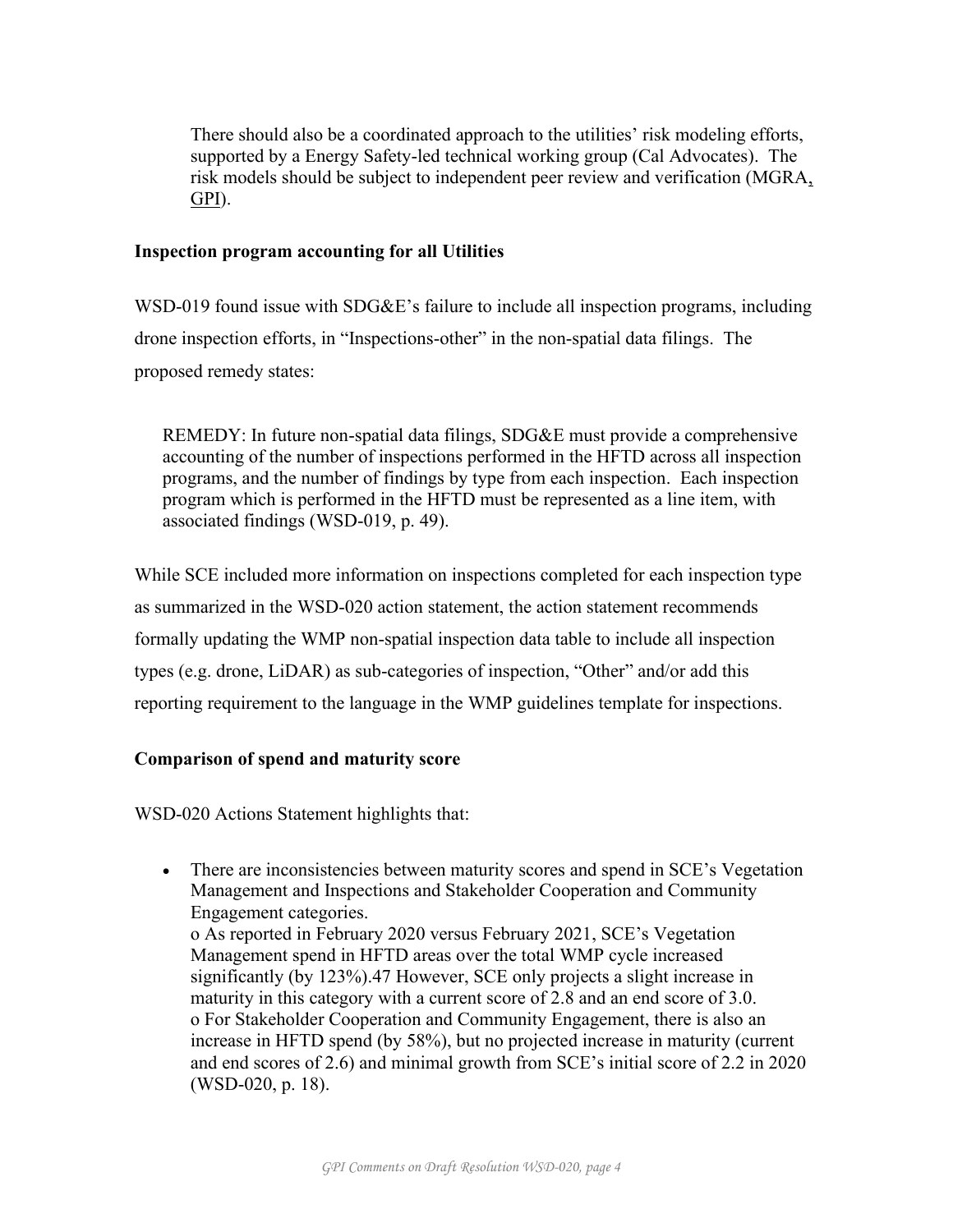GPI is not opposed to including these observations in the WSD-020 Resolution Action Statement. We do, however, note that there is likely not a direct correlation between capability maturity level and relative activity spending. For example, an increase in the area over which existing VM methods are applied could substantially increase spending while having no impact on the maturity or sophistication of VM capabilities. Increases in maturity capabilities may also not be linearly correlated with spending, since initial major advancements may cost more than incremental improvements on those advanced systems, or vice versa. Assessing cost of increasing the maturity of wildfire mitigation capabilities may require further cost recovery breakdown between implementing existing methods versus making and implementing improvements on those methods.

#### **RSE method alignment requirements require additional guidance**

WSD-020 Draft Resolution states "Each large investor-owned utility is at a different stage in using the S-MAP/RAMP methodology approved in D.18-12-014. Going forward, each is supposed to employ uniform processes and scoring methods to assess current risk and estimate risk reduction attributable to its proposed mitigations (Draft WSD-020, p. 38)." SCE-21-02 and parallel IOU Critical Issues provides some clarity in terms of establishing a working group to address RSE alignment. We note that our opening comments to the 2021 WMP Updates raised specific concerns regarding a lack of information on the risk mitigation outcomes of a range of VM methods and a need for additional transparency in order to adequately evaluate their application and efficacy. GPI remains concerned that there is not currently sufficient guidance regarding the specifics that are required for RSE and related risk reduction valuation methods and transparency "going forward." We anticipate that the working group development and plan will include more specifics on risk valuation transparency as well as RSE method alignment. However, GPI urges Energy Safety and the working group to establish clear goals and expectations regarding what is meant by "going forward" since risk reduction valuation method alignment (e.g. RSE) may extend beyond the 2022 Annual WMP update deadline.